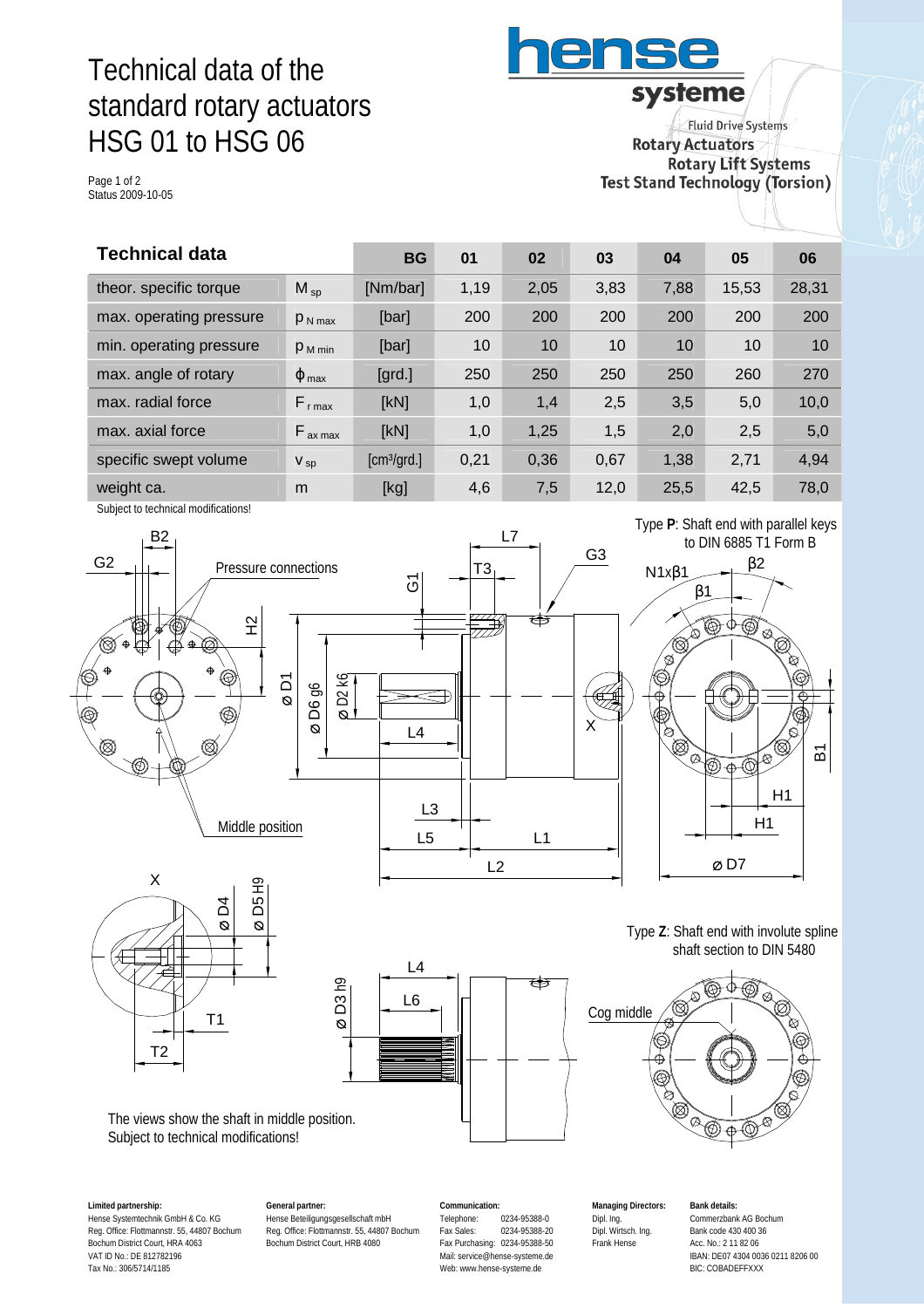### Technical data of the standard rotary actuators HSG 01 to HSG 06

ense systeme **Fluid Drive Systems** 

Page 2 of 2 Status 2009-10-05

**Rotary Actuators Rotary Lift Systems Test Stand Technology (Torsion)** 

| <b>Measurement</b><br>table | <b>BG</b> | 01             | 02                         | 03    | 04          | 05   | 06   |
|-----------------------------|-----------|----------------|----------------------------|-------|-------------|------|------|
| B <sub>1</sub>              | [mm]      | $\,6\,$        | $\boldsymbol{8}$           | 10    | 14          | 16   | 20   |
| B <sub>2</sub>              | [mm]      | 25             | 25                         | 25    | 40          | 40   | 48   |
| D <sub>1</sub>              | [mm]      | 95             | 115                        | 130   | 175         | 200  | 240  |
| D <sub>2</sub>              | [mm]      | 22             | 30                         | 35    | 45          | 55   | 75   |
| D <sub>3</sub>              | [mm]      | 21,75          | 29,75                      | 34,75 | 44,6        | 54,6 | 74,4 |
| D <sub>4</sub>              | ---       | M 5            | M <sub>6</sub>             | M8    | $M_8$       | M8   | M12  |
| D <sub>5</sub>              | [mm]      | 10             | 16                         | 20    | 20          | 20   | 30   |
| D <sub>6</sub>              | [mm]      | 65             | 75                         | 90    | 120         | 150  | 170  |
| D7                          | [mm]      | 80             | 95                         | 110   | 150         | 175  | 210  |
| G <sub>1</sub>              | ---       | M 6            | M8                         | M8    | M12         | M12  | M16  |
| G <sub>2</sub>              | ---       | G1/4           | G1/4                       | G1/4  | G3/8        | G3/8 | G1/2 |
| G <sub>3</sub>              | ---       | ---            | $\qquad \qquad -$          | ---   | ---         | G1/4 | G1/4 |
| H1                          | [mm]      | 13,5           | 18,0                       | 20,5  | 26,0        | 31,5 | 42,0 |
| H2                          | [mm]      | 27,5           | 33,5                       | 36,0  | 47,0        | 60,0 | 73,0 |
| L1                          | [mm]      | 85             | 95                         | 120   | 140         | 180  | 230  |
| L2                          | [mm]      | 134            | 153                        | 191   | 240         | 295  | 355  |
| L3                          | [mm]      | $5\phantom{.}$ | 5                          | 5     | 10          | 10   | 10   |
| L4                          | [mm]      | 36             | 45                         | 58    | 80          | 95   | 105  |
| L5                          | [mm]      | 45             | 54                         | 67    | 95          | 110  | 120  |
| L <sub>6</sub>              | [mm]      | 25             | 30                         | 40    | 60          | 75   | 80   |
| L7                          | [mm]      | $\overline{a}$ | ---                        | ---   | ---         | 85   | 110  |
| N <sub>1</sub>              |           | 10             | 10                         | 10    | 10          | 12   | 12   |
| T <sub>1</sub>              | [mm]      | $\,$ 6 $\,$    | $\sqrt{5}$                 | 5     | $\mathbf 5$ | 5    | 8    |
| T <sub>2</sub>              | [mm]      | 14             | 21                         | 24    | 24          | 24   | 36   |
| T <sub>3</sub>              | [mm]      | 15             | 15                         | 15    | 25          | 30   | 35   |
| $\beta$ 1                   | [grd.]    | 36             | 36                         | 36    | 36          | 30   | 30   |
| $\beta$ 2                   | [grd.]    | ---            | $\qquad \qquad - \qquad -$ | ---   | ---         | 20   | 19   |

Subject to technical modifications!

**Limited partnership:** Hense Systemtechnik GmbH & Co. KG Reg. Office: Flottmannstr. 55, 44807 Bochum Bochum District Court, HRA 4063 VAT ID No.: DE 812782196 Tax No.: 306/5714/1185

**General partner:** Hense Beteiligungsgesellschaft mbH Reg. Office: Flottmannstr. 55, 44807 Bochum Bochum District Court, HRB 4080

#### **Communication:**

Telephone: 0234-95388-0<br>Fax Sales: 0234-95388-20 Fax Sales: 0234-95388-20 Fax Purchasing: 0234-95388-50 Mail: [service@hense-systeme.de](mailto:service@hense-systeme.de) Web: [www.hense-systeme.de](http://www.hense-systeme.de)

**Managing Directors:** Dipl. Ing. Dipl. Wirtsch. Ing. Frank Hense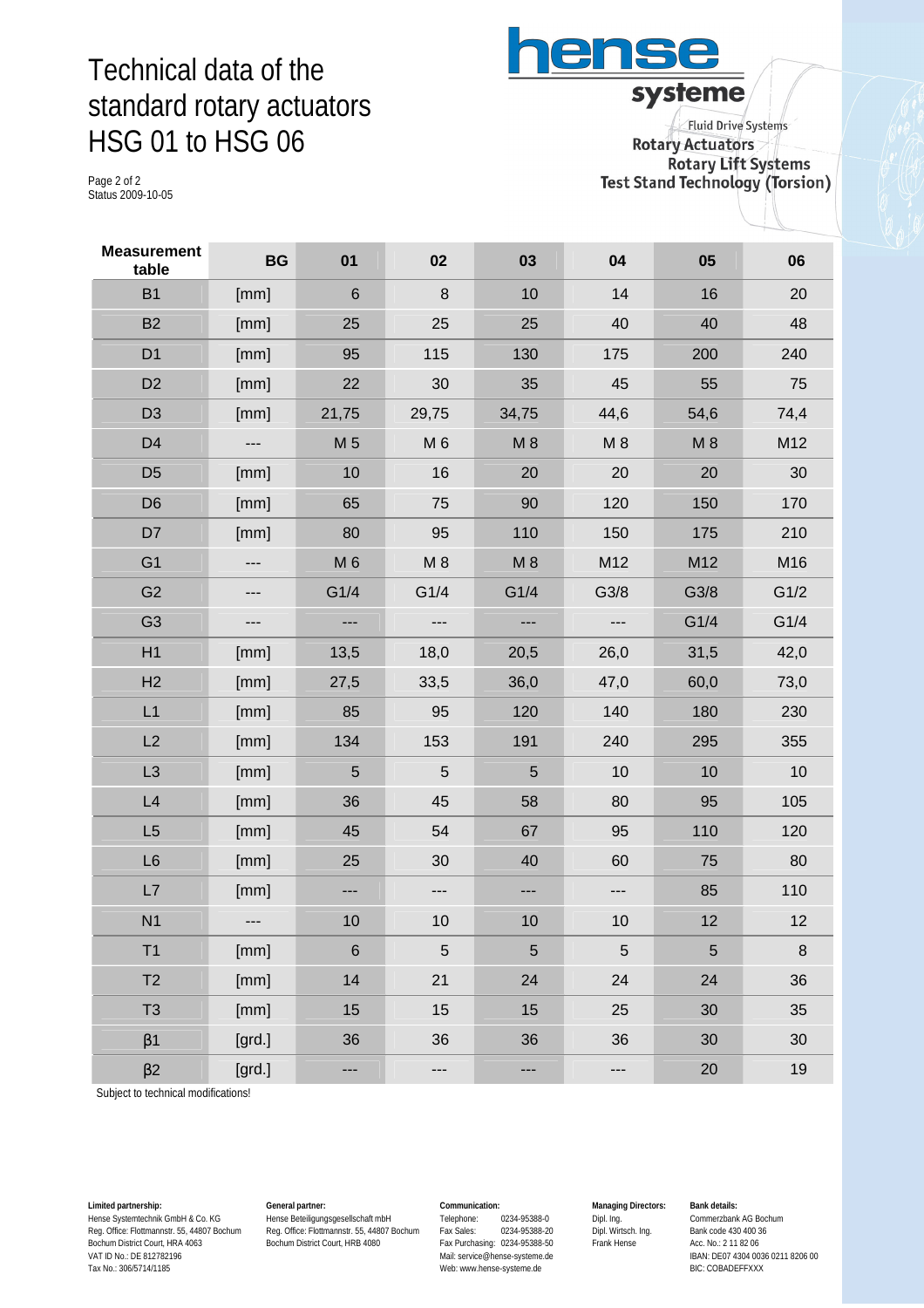# Technical data of the standard rotary actuators HSG 07 to HSG 11

Page 1 of 2 Status 2009-10-05

systeme **Fluid Drive Systems Rotary Actuators Rotary Lift Systems** Test Stand Technology (Torsion)

ens

| <b>Technical data</b>   |                          | <b>BG</b>               | 07    | 08    | 09    | 10    | 11    |
|-------------------------|--------------------------|-------------------------|-------|-------|-------|-------|-------|
| theor. specific torque  | $M_{SD}$                 | [Nm/bar]                | 55,13 | 98,9  | 164.6 | 275,4 | 468,8 |
| max. operating pressure | $P_{N \text{ max}}$      | [bar]                   | 160   | 160   | 160   | 120   | 120   |
| min. operating pressure | $P_{M \text{min}}$       | [bar]                   | 10    | 10    | 10    | 10    | 10    |
| max. angle of rotary    | $\varphi$ <sub>max</sub> | [ <sub>grd.</sub> ]     | 280   | 290   | 290   | 290   | 290   |
| max. radial force       | $F_{r \text{ max}}$      | [kN]                    | 15,0  | 20,0  | 25,0  | 30,0  | 40,0  |
| max. axial force        | $F_{ax \, max}$          | [kN]                    | 7,5   | 10,0  | 12,5  | 15,0  | 20,0  |
| specific swept volume   | $V_{sp}$                 | [cm <sup>3</sup> /grd.] | 9,62  | 17,26 | 28,73 | 48,07 | 81,82 |
| weight ca.              | m                        | [kg]                    | 125   | 245   | 350   | 450   | 760   |

Subject to technical modifications!



**Limited partnership:** Hense Systemtechnik GmbH & Co. KG Reg. Office: Flottmannstr. 55, 44807 Bochum Bochum District Court, HRA 4063 VAT ID No.: DE 812782196 Tax No.: 306/5714/1185

**General partner:** Hense Beteiligungsgesellschaft mbH Reg. Office: Flottmannstr. 55, 44807 Bochum Bochum District Court, HRB 4080

**Communication:** Telephone: 0234-95388-0<br>Fax Sales: 0234-95388-2 Fax Sales: 0234-95388-20 Fax Purchasing: 0234-95388-50 Mail: [service@hense-systeme.de](mailto:service@hense-systeme.de) Web: [www.hense-systeme.de](http://www.hense-systeme.de)

**Managing Directors:** Dipl. Ing. Dipl. Wirtsch. Ing. Frank Hense